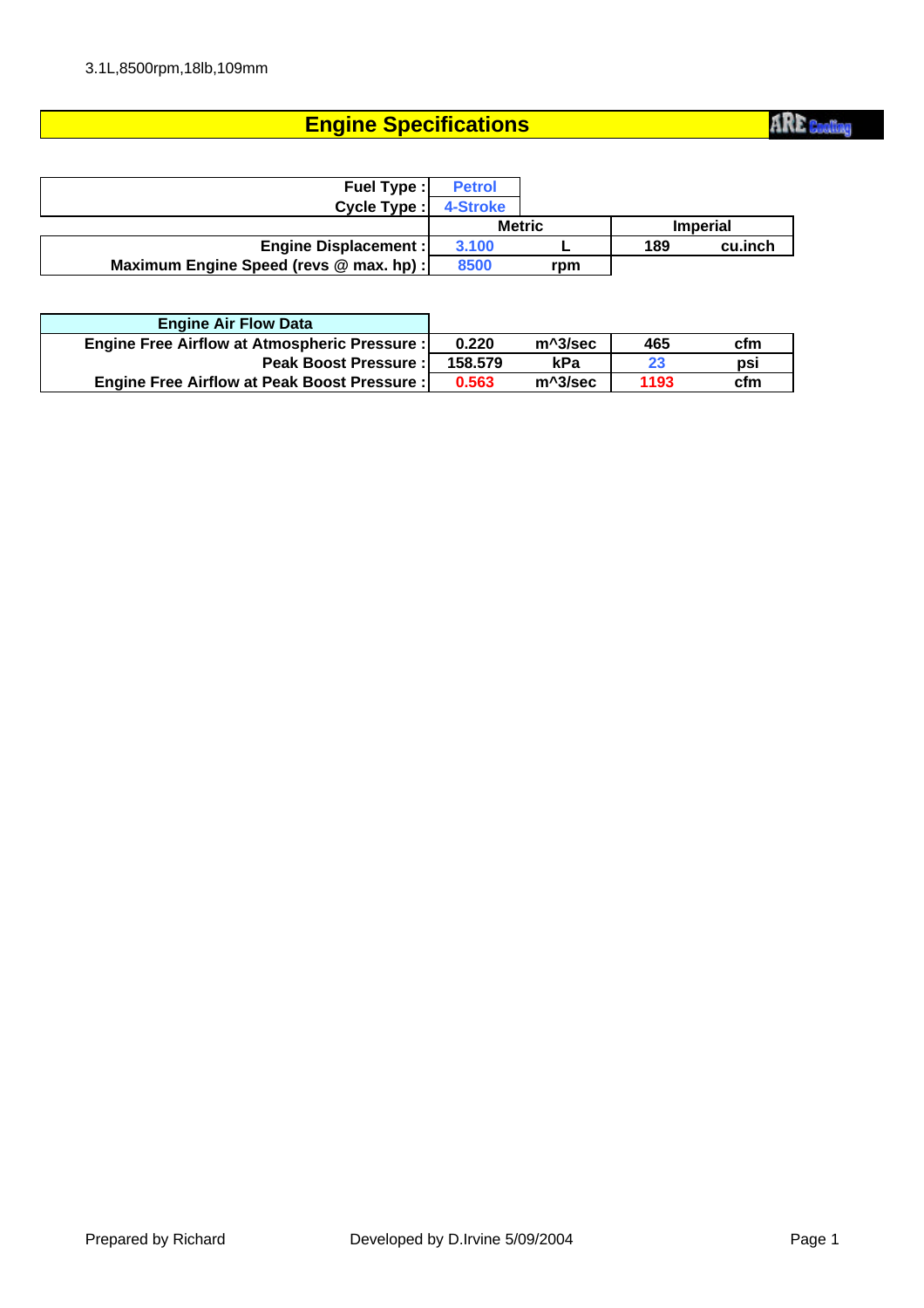## **Air to Dry Ice Intercooler Structure Design**

**ARE** Cooling

| <b>Tube Data</b>                     |        |                  |
|--------------------------------------|--------|------------------|
| Tube Width:                          | 109.0  | mm               |
| Tube Depth:                          | 8.0    | mm               |
| Tube Cross-sectional Area:           | 529.2  | $mm^2$           |
| Tube Surface Area per Lineal Metre : | 723400 | mm <sup>^2</sup> |
| <b>Tube Spacing:</b>                 | 8.0    | mm               |

| <b>Side Band Data</b> |     |    |
|-----------------------|-----|----|
| Side Band Thickness:  | 3.0 | mm |
| Number of Side Bands: |     |    |

| <b>Intercooler Structure Size</b>                    |          |       |
|------------------------------------------------------|----------|-------|
| Intercooler Core Height:                             | 278      | mm    |
| Intercooler Core Length:                             | 610      | mm    |
| Number of Tubes per Core:                            | 17       |       |
|                                                      |          |       |
| Total Cross-sectional Area for Engine Airflow:       | 0.008996 | $m^2$ |
| <b>Equivalent Diameter:</b>                          | 107.0    | mm    |
|                                                      |          |       |
| Total Tube Surface Area for Engine Airflow Contact : | 7.501658 | $m^2$ |